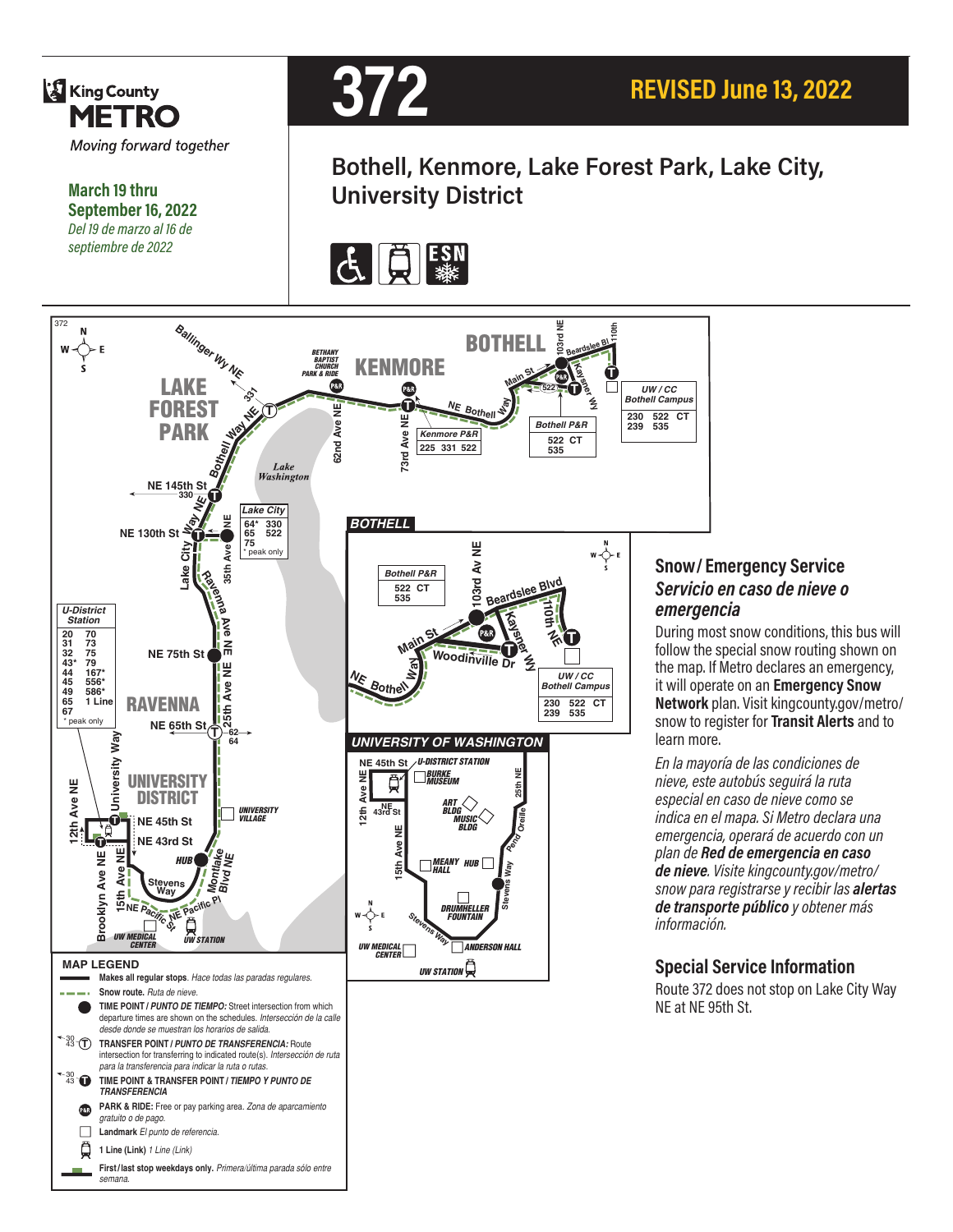#### Route 372 Monday thru Friday to University District

*Servicio de lunes a viernes a Distrito Universitario*

|                                        | <b>Bothell</b>                       |                                      |                                                                                 | <b>Lake City</b>                                                                          | Wedgwood                                                            | <b>University</b><br><b>District</b>                  |                                                |
|----------------------------------------|--------------------------------------|--------------------------------------|---------------------------------------------------------------------------------|-------------------------------------------------------------------------------------------|---------------------------------------------------------------------|-------------------------------------------------------|------------------------------------------------|
| UW-CCC<br><b>Bothell</b><br>North Loop | <b>Bothell P&amp;R</b>               | Kenmore<br>P&R                       | Lake City<br>Way NE &<br>NE <sub>145th</sub> St                                 | Lake City<br>Way NE &<br>NE <sub>130th</sub> St                                           | &<br>NE75th St                                                      | 25th Ave NE UW Campus<br>HUB                          | U-District<br>Station Bay 1                    |
| Stop #76305                            | Stop #76300                          | Stop #76372                          | Stop #76660                                                                     | Stop #76700                                                                               | Stop #23895                                                         | Stop #75403                                           | Stop #9587                                     |
| 5:12<br>5:42<br>5:56<br>6:11<br>6:26   | 5:15<br>5:45<br>5:59<br>6:14<br>6:30 | 5:22<br>5:52<br>6:06<br>6:22<br>6:37 | $5:31\ddagger$<br>$6:01$ ‡<br>$6:15+$<br>6:33 <sup>‡</sup><br>6:49 <sup>‡</sup> | 5:34 <sup>‡</sup><br>6:04 <sup>‡</sup><br>6:18 <sup>‡</sup><br>6:36 <sup>‡</sup><br>6:52‡ | 5:42 <sup>‡</sup><br>$6:12+$<br>6:26‡<br>6:46 <sup>‡</sup><br>7:02‡ | 5:49‡<br>6:19#<br>6:33‡<br>6:53 <sup>‡</sup><br>7:11‡ | 5:59b#<br>6:29b‡<br>6:44b‡<br>7:04b‡<br>7:22b‡ |
| 6:41                                   | 6:45                                 | 6:52                                 | $7:05$ ‡                                                                        | 7:08 <sup>‡</sup>                                                                         | 7:18 <sup>‡</sup>                                                   | 7:27‡                                                 | 7:39b‡                                         |
| 6:56                                   | 7:00                                 | 7:00<br>7:07<br>7:15                 | 7:11‡<br>$7:20$ ‡<br>7:26‡                                                      | 7:14‡<br>$7:23+$<br>$7:29^+$                                                              | $7:24$ ‡<br>7:34 <sup>‡</sup><br>7:40‡                              | 7:34 <sup>‡</sup><br>7:44‡<br>7:50 <sup>‡</sup>       | 7:46b‡<br>7:57b‡<br>8:03b‡                     |
| 7:11                                   | 7:15                                 | 7:22                                 | $7:35+$                                                                         | 7:38 <sup>‡</sup>                                                                         | 7:49 <sup>‡</sup>                                                   | 7:59 <sup>‡</sup>                                     | 8:12b‡                                         |
| 7:25                                   | 7:29                                 | 7:30<br>7:37                         | 7:41‡<br>7:48‡                                                                  | 7:44‡<br>$7:51\pm$                                                                        | $7:55$ ‡<br>8:02 <sup>‡</sup>                                       | 8:05‡<br>8:12 <sup>‡</sup>                            | 8:18b#<br>$8:26b\ddagger$                      |
| 7:40                                   | 7:44                                 | 7:45<br>7:52<br>8:00                 | 7:55‡<br>8:02 <sup>‡</sup><br>8:09 <sup>‡</sup>                                 | 7:58‡<br>$8:05\ddagger$<br>$8:12$ ‡                                                       | 8:09‡<br>8:16 <sup>‡</sup><br>8:23#                                 | 8:19‡<br>8:26#<br>8:33 <sup>‡</sup>                   | 8:33b‡<br>$8:40b\ddagger$<br>$8:47b\ddagger$   |
| 7:55                                   | 7:59                                 | 8:07                                 | 8:17‡                                                                           | 8:20‡                                                                                     | 8:31 <sup>‡</sup>                                                   | 8:41‡                                                 | $8:55b$ ‡                                      |
| 8:10                                   | 8:14                                 | 8:15<br>8:22                         | 8:24<br>8:34 <sup>‡</sup>                                                       | 8:27 <sup>‡</sup><br>8:37 <sup>‡</sup>                                                    | 8:39‡<br>8:48 <sup>‡</sup>                                          | 8:49‡<br>8:58 <sup>‡</sup>                            | 9:03b#<br>$9:12b\ddagger$                      |
| 8:25                                   | 8:29                                 | 8:30<br>8:37                         | 8:41<br>8:47 <sup>‡</sup>                                                       | 8:44‡<br>8:50 <sup>‡</sup>                                                                | 8:55‡<br>$9:01\pm$                                                  | 9:05‡<br>9:11                                         | $9:19b+$<br>9:25b#                             |
| 8:40                                   | 8:44                                 | 8:45<br>8:52                         | 8:54‡<br>$9:02 \ddagger$                                                        | 8:57‡<br>$9:05\ddagger$                                                                   | 9:08‡<br>$9:16+$                                                    | 9:18‡<br>9:26#                                        | 9:32b‡<br>$9:40b\ddagger$                      |
| 8:56                                   | 9:00                                 | 9:00<br>9:07                         | 9:09‡<br>9:18 <sup>‡</sup>                                                      | 9:12‡<br>9:21#                                                                            | $9:23†$<br>9:31‡                                                    | 9:33 <sup>‡</sup><br>$9:41 \;$                        | 9:47b‡<br>$9:55b\ddagger$                      |
| 9:11                                   | 9:15                                 | 9:15<br>9:22<br>9:30                 | 9:24<br>9:33‡<br>9:39‡                                                          | $9:27$ ‡<br>9:36‡<br>9:42 <sub>‡</sub>                                                    | 9:38 <sup>‡</sup><br>9:46‡<br>$9:51$ ‡                              | 9:48 <sup>‡</sup><br>9:55‡<br>10:01‡                  | 10:02b‡<br>10:09b‡<br>10:15b‡                  |
| 9:26                                   | 9:30                                 | 9:37<br>9:45                         | 9:48 <sup>‡</sup><br>9:54 <sup>‡</sup>                                          | 9:51<br>9:57 <sup>‡</sup>                                                                 | 10:01‡<br>10:07‡                                                    | $10:10^+$<br>10:17‡                                   | 10:24b‡<br>10:31b‡                             |
| 9:49                                   | 9:53                                 | 10:00                                | 10:11‡                                                                          | 10:14‡                                                                                    | 10:24‡                                                              | 10:33‡                                                | 10:48b‡                                        |
| 10:04<br>10:19<br>10:34                | 10:08<br>10:23<br>10:38              | 10:15<br>10:30<br>10:45              | 10:25‡<br>10:40‡<br>10:55‡                                                      | 10:28‡<br>10:43‡<br>10:58‡                                                                | 10:38‡<br>10:53‡<br>11:08‡                                          | 10:47‡<br>11:02‡<br>11:17‡                            | 11:02b‡<br>11:17b‡<br>11:32b‡                  |
| 10:49<br>11:04<br>11:17                | 10:53<br>11:08<br>11:21              | 11:00<br>11:15<br>11:28              | 11:10‡<br>11:25‡<br>11:38‡                                                      | 11:13‡<br>11:28‡<br>11:41‡                                                                | 11:23‡<br>11:38‡<br>11:50‡                                          | 11:32‡<br>11:47‡<br>12:01‡                            | 11:47b‡<br>12:02b‡<br>12:16b‡                  |
| 11:32<br>11:46<br>12:01                | 11:36<br>11:50<br>12:05              | 11:43<br>11:58<br>12:13              | 11:53‡<br>12:08‡<br>12:23‡                                                      | 11:56‡<br>12:11‡<br>12:26‡                                                                | 12:05‡<br>12:21‡<br>12:36‡                                          | 12:16‡<br>12:32‡<br>12:47‡                            | 12:31b‡<br>12:47b‡<br>1:02b‡                   |
| 12:16<br>12:31<br>12:48                | 12:20<br>12:35<br>12:52              | 12:28<br>12:43<br>1:00               | 12:38‡<br>12:53‡<br>1:09‡                                                       | 12:41‡<br>12:56‡<br>1:12‡                                                                 | 12:51‡<br>1:06‡<br>$1:21 \;$                                        | 1:02‡<br>$1:17^{\ddagger}$<br>$1:32+$                 | 1:17b‡<br>1:32b‡<br>1:47b‡                     |
| 1:03<br>1:17<br>1:32                   | 1:07<br>1:21<br>1:36                 | 1:15<br>1:29<br>1:44                 | 1:24‡<br>1:39 <sup>‡</sup><br>1:54 <sup>‡</sup>                                 | 1:27‡<br>1:42‡<br>1:57‡                                                                   | 1:36‡<br>1:51‡<br>2:06‡                                             | 1:47 <sup>‡</sup><br>2:02‡<br>2:17‡                   | 2:02b‡<br>2:17b‡<br>2:32b‡                     |
| 1:47<br>2:02<br>2:17<br>2:32           | 1:51<br>2:06<br>2:21<br>2:36         | 1:59<br>2:14<br>2:29<br>2:44         | 2:09‡<br>2:24‡<br>2:39‡<br>2:54‡                                                | 2:12‡<br>2:27‡<br>2:42‡<br>2:57‡                                                          | 2:21‡<br>2:36‡<br>$2:51 \;$<br>3:06‡                                | 2:32‡<br>2:47‡<br>3:02 <sup>‡</sup><br>3:17‡          | 2:47b‡<br>3:02b‡<br>$3:17b\ddagger$<br>3:32b‡  |



**This trip is cancelled.** To address ongoing operational and *DI* vehicle maintenance capacity limitations, some trips have been temporarily cancelled.

|                                                                                                                                              | <b>Bothell</b>                                                                                                                               |                                                                                                                                              |                                                                                                                                                                                                                                                                                            | <b>Lake City</b>                                                                                                                                                                                                                                         | Wedgwood                                                                                                                                                                                       | <b>University</b><br><b>District</b>                                                                                                                                                                                                                                                                 |                                                                                                                                                                                                                           |
|----------------------------------------------------------------------------------------------------------------------------------------------|----------------------------------------------------------------------------------------------------------------------------------------------|----------------------------------------------------------------------------------------------------------------------------------------------|--------------------------------------------------------------------------------------------------------------------------------------------------------------------------------------------------------------------------------------------------------------------------------------------|----------------------------------------------------------------------------------------------------------------------------------------------------------------------------------------------------------------------------------------------------------|------------------------------------------------------------------------------------------------------------------------------------------------------------------------------------------------|------------------------------------------------------------------------------------------------------------------------------------------------------------------------------------------------------------------------------------------------------------------------------------------------------|---------------------------------------------------------------------------------------------------------------------------------------------------------------------------------------------------------------------------|
| UW-CCC<br><b>Bothell</b><br>North Loop                                                                                                       | <b>Bothell P&amp;R</b>                                                                                                                       | Kenmore<br>P&R                                                                                                                               | Lake City<br>Way NE &<br>NE 145th St                                                                                                                                                                                                                                                       | Lake City<br>Way NE &<br>NE <sub>130th</sub> St                                                                                                                                                                                                          | 25th Ave NE<br>&<br>NE 75th St                                                                                                                                                                 | <b>UW Campus</b><br><b>HUB</b>                                                                                                                                                                                                                                                                       | U-District<br><b>Station Bay 1</b>                                                                                                                                                                                        |
| Stop #76305                                                                                                                                  | Stop #76300                                                                                                                                  | Stop #76372                                                                                                                                  | Stop #76660                                                                                                                                                                                                                                                                                | Stop #76700                                                                                                                                                                                                                                              | Stop #23895                                                                                                                                                                                    | Stop #75403                                                                                                                                                                                                                                                                                          | Stop #9587                                                                                                                                                                                                                |
| 2:43<br>2:58<br>3:15<br>3:29<br>3:43<br>3:58<br>4:13<br>4:27<br>4:42<br>4:57<br>5:08<br>5:26<br>5:43<br>5:59<br>6:19<br>6:34<br>6:51<br>7:06 | 2:47<br>3:02<br>3:19<br>3:33<br>3:48<br>4:03<br>4:18<br>4:32<br>4:47<br>5:02<br>5:13<br>5:31<br>5:47<br>6:03<br>6:23<br>6:38<br>6:55<br>7:10 | 2:55<br>3:10<br>3:27<br>3:41<br>3:56<br>4:11<br>4:26<br>4:40<br>4:55<br>5:10<br>5:22<br>5:39<br>5:55<br>6:11<br>6:31<br>6:46<br>7:03<br>7:18 | 3:06#<br>$3:21 \;$<br>3:37 <sup>‡</sup><br>3:52 <sup>‡</sup><br>4:07 <sup>‡</sup><br>4:221<br>4:37 <sup>‡</sup><br>4:51#<br>5:07 <sup>‡</sup><br>5:221<br>5:36 <sup>‡</sup><br>5:52 <sup>‡</sup><br>6:08#<br>6:231<br>6:40 <sup>‡</sup><br>6:551<br>7:12 <sup>‡</sup><br>7:28 <sup>‡</sup> | 3:09#<br>3:24 <sup>‡</sup><br>3:40 <sup>‡</sup><br>3:551<br>4:10#<br>4:25#<br>4:40 <sup>‡</sup><br>4:54 <sup>‡</sup><br>$5:10+$<br>$5:25+$<br>5:39 <sup>‡</sup><br>5:551<br>6:111<br>6:26#<br>6:43 <sup>‡</sup><br>6:58 <sup>‡</sup><br>$7:15+$<br>7:31# | $3:20+$<br>$3:35+$<br>3:51 <sup>‡</sup><br>4:06#<br>4:20‡<br>$4:35+$<br>4:50‡<br>5:05#<br>5:211<br>5:36 <sup>‡</sup><br>5:511<br>6:06‡<br>6:22‡<br>6:37#<br>6:53#<br>7:08‡<br>$7:25+$<br>7:40‡ | 3:32 <sup>‡</sup><br>3:47 <sup>‡</sup><br>4:02 <sup>‡</sup><br>4:171<br>4:32 <sup>‡</sup><br>4:47‡<br>5:02#<br>$5:17$ <sup>‡</sup><br>5:32 <sup>‡</sup><br>5:47 <sup>‡</sup><br>6:02#<br>6:17 <sup>‡</sup><br>6:32#<br>6:47 <sup>‡</sup><br>7:02 <sup>‡</sup><br>7:17 <sup>‡</sup><br>7:33#<br>7:48‡ | 3:47h <sup>‡</sup><br>4:02b#<br>$4:17b+$<br>4:32b#<br>4:47b#<br>5:03b#<br>5:18b#<br>5:33b#<br>5:48b#<br>6:03b#<br>$6:17b\ddagger$<br>6:31b#<br>6:45b#<br>7:00b‡<br>$7:15b\ddagger$<br>7:30b‡<br>7:45b‡<br>$8:00b\ddagger$ |
| 7:37<br>8:11<br>8:41<br>9:11<br>9:41                                                                                                         | 7:41<br>8:14<br>8:44<br>9:14<br>9:44                                                                                                         | 7:47<br>8:20<br>8:50<br>9:20<br>9:50                                                                                                         | 7:57 <sup>‡</sup><br>8:30‡<br>9:001<br>9:30 <sup>‡</sup>                                                                                                                                                                                                                                   | 8:001<br>8:32#<br>9:02 <sup>‡</sup><br>9:32 <sup>‡</sup>                                                                                                                                                                                                 | 8:09‡<br>8:40 <sup>‡</sup><br>9:10 <sup>‡</sup><br>9:40 <sup>‡</sup>                                                                                                                           | 8:17 <sup>‡</sup><br>8:47 <sup>‡</sup><br>9:17 <sup>‡</sup><br>9:47 <sup>‡</sup>                                                                                                                                                                                                                     | 8:28b#<br>8:58b#<br>$9:28b\ddagger$<br>9:58b‡                                                                                                                                                                             |
| 10:10<br>10:40<br>11:09<br>11:54<br><b>Bold PM time</b>                                                                                      | 10:13<br>10:43<br>11:12<br>11:57                                                                                                             | 10:19<br>10:49<br>11:18<br>12:03                                                                                                             | 10:00‡<br>10:29‡<br>10:59‡<br>11:28‡<br>12:13‡                                                                                                                                                                                                                                             | 10:02‡<br>10:31‡<br>11:01‡<br>11:30‡<br>12:15‡                                                                                                                                                                                                           | 10:10 <sup>‡</sup><br>10:39‡<br>11:09‡<br>11:38‡<br>12:23‡                                                                                                                                     | 10:17‡<br>10:45‡<br>11:15‡<br>11:44‡<br>12:29‡                                                                                                                                                                                                                                                       | 10:28b‡<br>10:56b‡<br>11:26b‡<br>11:55b‡<br>$12:40b\ddagger$                                                                                                                                                              |

**b** Trip ends 11th Ave NE & NE 45th St several minutes later.

**b** Trip ends 11th Av<br>**‡** Estimated time.

### **Holiday Information** *Información sobre días festivos*

This route will operate its Sunday schedule on the following holidays. *Esta ruta operará según su horario de domingo en los siguientes días festivos.*

| <b>Memorial Day</b>     | May 30          |
|-------------------------|-----------------|
| Día de los Caídos       | 30 de mayo      |
| Independence Day        | July 4          |
| Día de la independencia | 4 de julio      |
| Labor Day               | September 5     |
| Día del Trabajo         | 5 de septiembre |

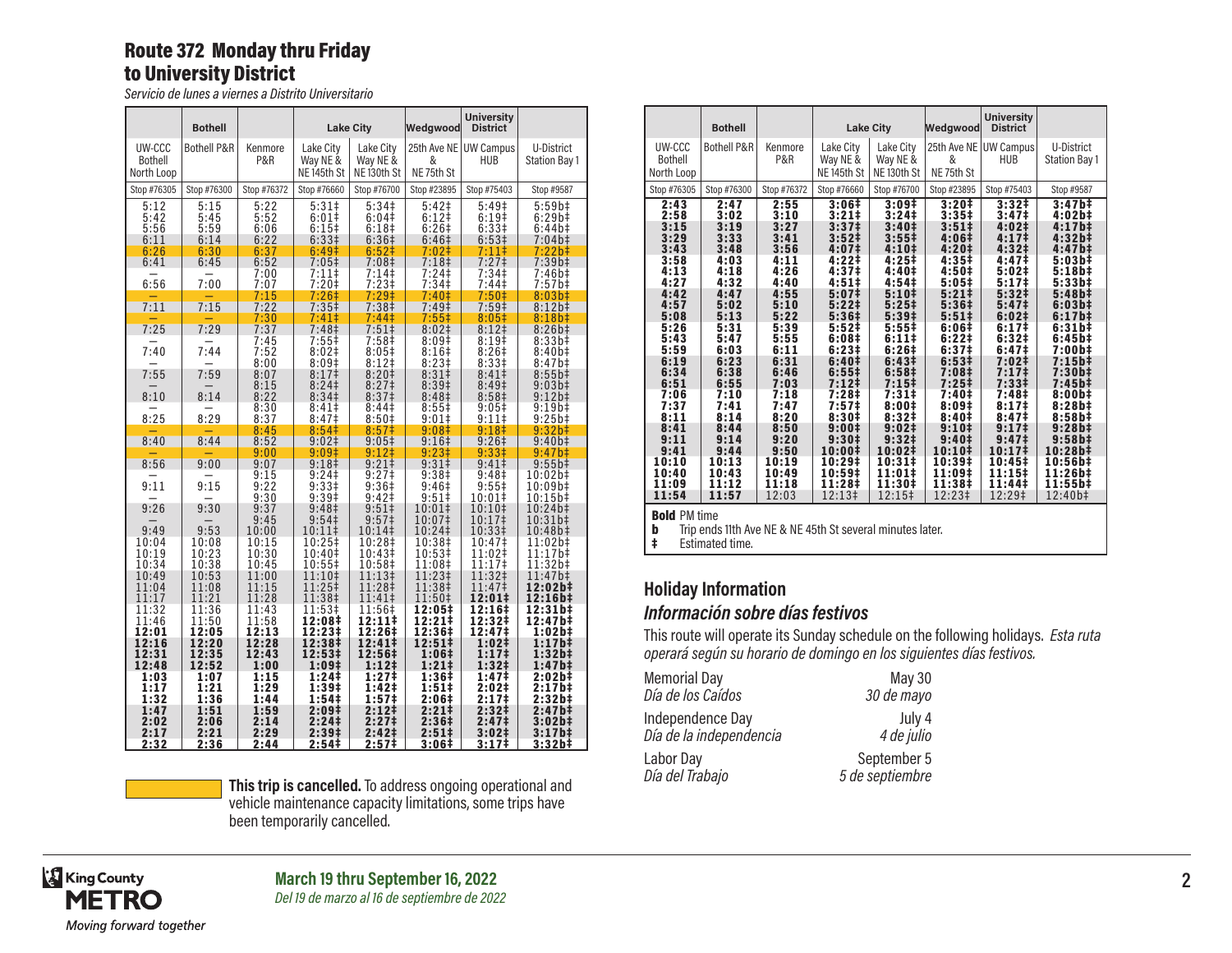## Route 372 Monday thru Friday to Kenmore, Bothell

*Servicio de lunes a viernes a Kenmore, Bothell*

| <b>University District</b>                         |                                                                                                         | Wedgwood                                     |                                                      | <b>Lake City</b>                                                                                             |                                                                                                     | <b>Bothell</b>                                                                          |                                                                                                               |
|----------------------------------------------------|---------------------------------------------------------------------------------------------------------|----------------------------------------------|------------------------------------------------------|--------------------------------------------------------------------------------------------------------------|-----------------------------------------------------------------------------------------------------|-----------------------------------------------------------------------------------------|---------------------------------------------------------------------------------------------------------------|
| U-District<br><b>Station</b><br>Bay 3              | HUB                                                                                                     | UW Campus 25th Ave NE<br>&<br>NE 75th St     | Lake City<br>Way NE &<br>NE <sub>130th</sub> St      | Lake City<br>Way NE &<br>NE <sub>145th</sub> St                                                              | Kenmore<br>P&R                                                                                      | Main St &<br>103rd Ave<br><b>NE</b>                                                     | UW-CCC<br><b>Bothell</b><br>North Loop                                                                        |
| Stop #10911                                        | Stop #75414                                                                                             | Stop #25797                                  | Stop #76730                                          | Stop #76770                                                                                                  | Stop #76880                                                                                         | Stop #76222                                                                             | Stop #76305                                                                                                   |
| 6:21b<br>6:36b<br>6:51b<br>7:06b<br>7:21b<br>7:36b | 6:28 <sup>‡</sup><br>6:43 <sup>‡</sup><br>6:58 <sup>‡</sup><br>$7:13+$<br>$7:28$ ‡<br>7:43 <sup>‡</sup> | 6:37<br>6:52<br>7:07<br>7:22<br>7:37<br>7:52 | 5:04<br>6:45<br>7:00<br>7:15<br>7:31<br>7:46<br>8:01 | 5:07<br>6:48 <sup>‡</sup><br>$7:03+$<br>7:18 <sup>‡</sup><br>7:34 <sup>‡</sup><br>$7:49^{\ddagger}$<br>8:04# | $5:16$<br>6:57‡<br>$7:12$ ‡<br>7:27 <sup>‡</sup><br>7:45 <sup>‡</sup><br>8:00 <sup>‡</sup><br>8:15‡ | 5:24<br>7:05 <sup>‡</sup><br>$7:20$ ‡<br>$7:35+$<br>7:54 <sup>‡</sup><br>8:09#<br>8:24‡ | 5:26<br>7:07 <sup>‡</sup><br>$7:22$ ‡<br>7:37 <sup>‡</sup><br>7:57 <sup>‡</sup><br>8:12 <sup>‡</sup><br>8:27‡ |
| 7:51b                                              | 7:58 <sup>‡</sup>                                                                                       | 8:08                                         | 8:17                                                 | 8:20 <sup>‡</sup>                                                                                            | 8:30 <sup>‡</sup>                                                                                   | 8:39#                                                                                   | 8:42 <sup>‡</sup>                                                                                             |
| 8:06b                                              | 8:13#                                                                                                   | 8:23                                         | 8:32                                                 | 8:35#                                                                                                        | 8:44 <sup>‡</sup>                                                                                   | 8:53#                                                                                   | 8:55‡                                                                                                         |
| 8:21b                                              | 8:28 <sup>‡</sup>                                                                                       | 8:38                                         | 8:47                                                 | 8:50 <sup>‡</sup>                                                                                            | 8:59 <sup>‡</sup>                                                                                   | 9:08‡                                                                                   | 9:10‡                                                                                                         |
| 8:36b                                              | 8:43 <sup>‡</sup>                                                                                       | 8:53                                         | 9:02                                                 | $9:05\ddagger$                                                                                               | 9:14                                                                                                | $9:23 \ddagger$                                                                         | $9:25+$                                                                                                       |
| 8:51b                                              | 8:58 <sup>‡</sup>                                                                                       | 9:07                                         | 9:16                                                 | 9:19 <sup>‡</sup>                                                                                            | 9:28 <sup>‡</sup>                                                                                   | 9:37 <sup>‡</sup>                                                                       | 9:39 <sup>‡</sup>                                                                                             |
| 9:06b                                              | $9:13+$                                                                                                 | 9:22                                         | 9:31                                                 | 9:34 <sup>‡</sup>                                                                                            | 9:43 <sup>‡</sup>                                                                                   | $9:52$ ‡                                                                                | 9:54‡                                                                                                         |
| 9:21b                                              | 9:28 <sup>‡</sup>                                                                                       | 9:37                                         | 9:46                                                 | $9:49^+$                                                                                                     | 9:58 <sup>‡</sup>                                                                                   | 10:07‡                                                                                  | 10:09‡                                                                                                        |
| 9:36b                                              | 9:43 <sup>‡</sup>                                                                                       | 9:52                                         | 10:00                                                | 10:03‡                                                                                                       | 10:11                                                                                               | 10:19‡                                                                                  | 10:22‡                                                                                                        |
| 9:51b                                              | 9:58 <sup>‡</sup>                                                                                       | 10:07                                        | 10:15                                                | 10:18‡                                                                                                       | 10:26‡                                                                                              | 10:34‡                                                                                  | 10:37‡                                                                                                        |
| 10:06b                                             | 10:13‡                                                                                                  | 10:23                                        | 10:31                                                | 10:34‡                                                                                                       | $10:42\dagger$                                                                                      | $10:51\pm$                                                                              | $10:54\ddagger$                                                                                               |
| 10:21b                                             | 10:28‡                                                                                                  | 10:38                                        | 10:46                                                | 10:49‡                                                                                                       | 10:57‡                                                                                              | 11:05‡                                                                                  | 11:08‡                                                                                                        |
| 10:36b                                             | 10:43‡                                                                                                  | 10:53                                        | 11:01                                                | 11:06‡                                                                                                       | 11:15‡                                                                                              | 11:23‡                                                                                  | 11:26‡                                                                                                        |
| 10:51b                                             | 10:58‡                                                                                                  | 11:08                                        | 11:16                                                | 11:21‡                                                                                                       | 11:30‡                                                                                              | 11:38‡                                                                                  | 11:41‡                                                                                                        |
| 11:06b                                             | 11:13‡                                                                                                  | 11:22                                        | 11:31                                                | 11:34‡                                                                                                       | 11:42‡                                                                                              | 11:50‡                                                                                  | 11:53‡                                                                                                        |
| 11:21b                                             | 11:28‡                                                                                                  | 11:37                                        | 11:46                                                | 11:49‡                                                                                                       | 11:57‡                                                                                              | 12:05‡                                                                                  | 12:08‡                                                                                                        |
| 11:36b                                             | 11:44‡                                                                                                  | 11:54                                        | 12:04                                                | 12:07‡                                                                                                       | $12:15+$                                                                                            | 12:23‡                                                                                  | 12:26‡                                                                                                        |
| 11:51b                                             | 11:59‡                                                                                                  | 12:09                                        | 12:19                                                | 12:22‡                                                                                                       | 12:32‡                                                                                              | 12:41‡                                                                                  | 12:44‡                                                                                                        |
| 12:06b                                             | 12:14‡                                                                                                  | 12:24                                        | 12:34                                                | 12:37‡                                                                                                       | 12:47‡                                                                                              | 12:56‡                                                                                  | 12:59‡                                                                                                        |
| 12:21b                                             | 12:29‡                                                                                                  | 12:39                                        | 12:48                                                | 12:52‡                                                                                                       | 1:011                                                                                               | 1:09‡                                                                                   | 1:12‡                                                                                                         |
| 12:36b                                             | 12:44‡                                                                                                  | 12:54                                        | 1:03                                                 | 1:07‡                                                                                                        | 1:16 <sup>‡</sup>                                                                                   | 1:24‡                                                                                   | 1:28‡                                                                                                         |
| 12:51b                                             | 12:59‡                                                                                                  | 1:09                                         | 1:18                                                 | 1:22‡                                                                                                        | 1:32 <sup>†</sup>                                                                                   | 1:40‡                                                                                   | $1:43+$                                                                                                       |
| 1:06b                                              | 1:141                                                                                                   | 1:24                                         | 1:33                                                 | 1:37‡                                                                                                        | 1:47 <sup>‡</sup>                                                                                   | $1:55+$                                                                                 | 1:58‡                                                                                                         |
| 1:21b                                              | 1:29‡                                                                                                   | 1:39                                         | 1:48                                                 | $1:51*$                                                                                                      | $2:01\ddagger$                                                                                      | 2:09 <sup>‡</sup>                                                                       | $2:12 \;$                                                                                                     |
| 1:36b                                              | 1:44‡                                                                                                   | 1:55                                         | 2:05                                                 | 2:08‡                                                                                                        | 2:18 <sup>‡</sup>                                                                                   | 2:26‡                                                                                   | 2:29 <sup>‡</sup>                                                                                             |
| 1:51b                                              | 1:59‡                                                                                                   | 2:10                                         | 2:20                                                 | 2:24‡                                                                                                        | 2:34‡                                                                                               | 2:42‡                                                                                   | 2:45‡                                                                                                         |
| 2:06b                                              | 2:14‡                                                                                                   | 2:25                                         | 2:35                                                 | 2:39‡                                                                                                        | 2:49‡                                                                                               | 2:58‡                                                                                   | 3:01‡                                                                                                         |
| 2:21b                                              | 2:29‡                                                                                                   | 2:40                                         | 2:51                                                 | 2:55 <sup>‡</sup>                                                                                            | 3:05‡                                                                                               | 3:14 <sup>‡</sup>                                                                       | 3:17‡                                                                                                         |
| 2:36b                                              | 2:44 <sup>‡</sup>                                                                                       | 2:55                                         | 3:06                                                 | 3:10‡                                                                                                        | 3:20‡                                                                                               | 3:30‡                                                                                   | 3:33‡                                                                                                         |
| 2:51b                                              | 3:001                                                                                                   | 3:11                                         | 3:22                                                 | 3:26 <sup>‡</sup>                                                                                            | 3:36 <sup>‡</sup>                                                                                   | 3:46 <sup>‡</sup>                                                                       | 3:49 <sup>‡</sup>                                                                                             |
| 3:06b                                              | $3:15+$                                                                                                 | 3:27                                         | 3:37                                                 | 3:42 <sup>‡</sup>                                                                                            | 3:53#                                                                                               | 4:03‡                                                                                   | 4:06‡                                                                                                         |
| 3:20b                                              | 3:29 <sup>‡</sup>                                                                                       | 3:41                                         | 3:52                                                 | 3:56 <sup>‡</sup>                                                                                            | 4:07‡                                                                                               | 4:17 <sup>‡</sup>                                                                       | 4:20‡                                                                                                         |
| 3:30b                                              | 3:38‡                                                                                                   | 3:49                                         | 4:00                                                 | 4:04‡                                                                                                        | 4:15‡                                                                                               | 4:25‡                                                                                   | 4:28‡                                                                                                         |
| 3:40b                                              | 3:48‡                                                                                                   | 3:59                                         | 4:10                                                 | 4:14‡                                                                                                        | 4:25‡                                                                                               | 4:35 <sup>‡</sup>                                                                       | 4:38‡                                                                                                         |
| 3:50b                                              | 3:58 <sup>‡</sup>                                                                                       | 4:09                                         | 4:19                                                 | 4:23#                                                                                                        | 4:34‡                                                                                               | 4:441                                                                                   | 4:47‡                                                                                                         |
| 4:00b                                              | 4:09‡                                                                                                   | 4:20                                         | 4:30                                                 | 4:34‡                                                                                                        | 4:45‡                                                                                               | $4:55+$                                                                                 | 4:58‡                                                                                                         |
| 4:10b                                              | 4:19‡                                                                                                   | 4:30                                         | 4:41                                                 | 4:45‡                                                                                                        | 4:56‡                                                                                               | 5:06‡                                                                                   | 5:09‡                                                                                                         |

|                                                                                                                                                                                                                                                   | <b>University District</b>                                                                                                                                                                                                                                                                                                                                                                                                                             | Wedgwood                                                                                                                                                                                                                |                                                                                                                                                                                                                         | <b>Lake City</b>                                                                                                                                                                                                                                                                                                                                                     |                                                                                                                                                                                                                                                                                                                                                                                                          | <b>Bothell</b>                                                                                                                                                                                                                                                                                                                                                                       |                                                                                                                                                                                                                                                                                                                                                                          |
|---------------------------------------------------------------------------------------------------------------------------------------------------------------------------------------------------------------------------------------------------|--------------------------------------------------------------------------------------------------------------------------------------------------------------------------------------------------------------------------------------------------------------------------------------------------------------------------------------------------------------------------------------------------------------------------------------------------------|-------------------------------------------------------------------------------------------------------------------------------------------------------------------------------------------------------------------------|-------------------------------------------------------------------------------------------------------------------------------------------------------------------------------------------------------------------------|----------------------------------------------------------------------------------------------------------------------------------------------------------------------------------------------------------------------------------------------------------------------------------------------------------------------------------------------------------------------|----------------------------------------------------------------------------------------------------------------------------------------------------------------------------------------------------------------------------------------------------------------------------------------------------------------------------------------------------------------------------------------------------------|--------------------------------------------------------------------------------------------------------------------------------------------------------------------------------------------------------------------------------------------------------------------------------------------------------------------------------------------------------------------------------------|--------------------------------------------------------------------------------------------------------------------------------------------------------------------------------------------------------------------------------------------------------------------------------------------------------------------------------------------------------------------------|
| U-District<br><b>Station</b><br>Bay 3                                                                                                                                                                                                             | <b>HUB</b>                                                                                                                                                                                                                                                                                                                                                                                                                                             | UW Campus 25th Ave NE<br>&<br>NE 75th St                                                                                                                                                                                | Lake City<br>Way NE &<br>NE <sub>130th</sub> St                                                                                                                                                                         | Lake City<br>Way NE &<br>NE <sub>145th</sub> St                                                                                                                                                                                                                                                                                                                      | Kenmore<br>P&R                                                                                                                                                                                                                                                                                                                                                                                           | Main St &<br>103rd Ave<br><b>NE</b>                                                                                                                                                                                                                                                                                                                                                  | UW-CCC<br><b>Bothell</b><br>North Loop                                                                                                                                                                                                                                                                                                                                   |
| Stop #10911                                                                                                                                                                                                                                       | Stop #75414                                                                                                                                                                                                                                                                                                                                                                                                                                            | Stop #25797                                                                                                                                                                                                             | Stop #76730                                                                                                                                                                                                             | Stop #76770                                                                                                                                                                                                                                                                                                                                                          | Stop #76880                                                                                                                                                                                                                                                                                                                                                                                              | Stop #76222                                                                                                                                                                                                                                                                                                                                                                          | Stop #76305                                                                                                                                                                                                                                                                                                                                                              |
| 4:20b<br>4:30b<br>4:40b<br>4:50b<br>5:00b<br>5:10b<br>5:20b<br>5:30b<br>5:40b<br>5:50b<br>6:00b<br>6:10b<br>6:20b<br>6:30b<br>6:40b<br>6:50b<br>7:06b<br>7:22b<br>7:38b<br>7:53b<br>8:08b<br>8:23b<br>8:53b<br>9:23b<br>9:53b<br>10:18b<br>10:48b | 4:29 <sup>‡</sup><br>4:39 <sup>‡</sup><br>4:49 <sup>‡</sup><br>4:59 <sup>‡</sup><br>5:09#<br>$5:19+$<br>5:29 <sup>‡</sup><br>5:38 <sup>‡</sup><br>5:48 <sup>‡</sup><br>5:58 <sup>‡</sup><br>6:08 <sup>‡</sup><br>6:18 <sup>‡</sup><br>6:28 <sup>‡</sup><br>6:38 <sup>‡</sup><br>6:48 <sup>‡</sup><br>6:58 <sup>‡</sup><br>7:13 <sup>‡</sup><br>$7:29+$<br>7:45‡<br>8:001<br>8:15#<br>8:30#<br>9:001<br>9:30 <sup>‡</sup><br>10:00‡<br>10:25‡<br>10:55‡ | 4:40<br>4:50<br>5:00<br>5:11<br>5:21<br>5:30<br>5:40<br>5:49<br>5:59<br>6:09<br>6:19<br>6:29<br>6:39<br>6:49<br>6:59<br>7:09<br>7:23<br>7:39<br>7:55<br>8:10<br>8:25<br>8:40<br>9:09<br>9:39<br>10:09<br>10:34<br>11:03 | 4:51<br>5:01<br>5:10<br>5:22<br>5:32<br>5:41<br>5:51<br>6:00<br>6:10<br>6:20<br>6:30<br>6:40<br>6:50<br>6:59<br>7:09<br>7:19<br>7:33<br>7:49<br>8:04<br>8:19<br>8:34<br>8:49<br>9:18<br>9:47<br>10:17<br>10:42<br>11:11 | 4:55#<br>5:05#<br>5:141<br>5:26 <sup>‡</sup><br>5:36 <sup>‡</sup><br>5:45#<br>5:55#<br>6:04‡<br>6:141<br>6:24 <sup>‡</sup><br>6:34 <sup>‡</sup><br>6:44‡<br>6:54 <sup>‡</sup><br>7:03‡<br>7:13#<br>$7:23+$<br>7:36 <sup>‡</sup><br>7:52#<br>8:07‡<br>8:221<br>8:37 <sup>‡</sup><br>8:52 <sup>‡</sup><br>$9:21 \;$<br>9:50 <sup>‡</sup><br>10:20‡<br>10:45‡<br>11:14‡ | 5:06#<br>5:16 <sup>‡</sup><br>$5:25+$<br>5:37 <sup>‡</sup><br>5:47 <sup>‡</sup><br>5:56‡<br>6:06#<br>6:141<br>6:24 <sup>‡</sup><br>6:34 <sup>‡</sup><br>6:44 <sup>‡</sup><br>6:54 <sup>‡</sup><br>7:04‡<br>$7:12$ <sup>‡</sup><br>$7:21$ <sup>‡</sup><br>7:31#<br>7:44‡<br>8:001<br>8:15#<br>8:30#<br>8:45 <sup>‡</sup><br>9:00 <sup>‡</sup><br>9:29 <sup>‡</sup><br>9:58‡<br>10:28‡<br>10:53‡<br>11:22‡ | $5:16+$<br>$5:25+$<br>5:35 <sup>‡</sup><br>5:46 <sup>‡</sup><br>5:56 <sup>‡</sup><br>6:05#<br>6:15#<br>6:23#<br>6:33 <sup>‡</sup><br>6:43 <sup>‡</sup><br>6:53 <sup>‡</sup><br>7:03‡<br>7:13#<br>$7:21$ ‡<br>7:30#<br>7:40‡<br>7:52 <sup>‡</sup><br>8:08#<br>8:23#<br>8:38 <sup>‡</sup><br>8:53#<br>9:08 <sup>‡</sup><br>9:36 <sup>‡</sup><br>$10:05*$<br>10:34‡<br>10:59‡<br>11:28‡ | 5:19‡<br>5:28‡<br>5:38 <sup>‡</sup><br>5:49 <sup>‡</sup><br>5:59 <sup>‡</sup><br>6:08‡<br>6:18 <sup>‡</sup><br>6:26‡<br>6:36‡<br>6:46‡<br>6:56 <sup>‡</sup><br>7:06‡<br>7:16 <sup>‡</sup><br>7:24‡<br>7:33#<br>7:43 <sup>‡</sup><br>$7:55\ddagger$<br>8:11#<br>8:26#<br>8:41#<br>8:56#<br>9:10 <sup>‡</sup><br>9:38 <sup>‡</sup><br>10:07‡<br>10:36‡<br>11:01‡<br>11:30‡ |
| 11:13b<br>11:43b<br>12:13b<br>12:58b<br><b>Bold PM time</b>                                                                                                                                                                                       | 11:20‡<br>11:50‡<br>12:20‡<br>$1:05^+$                                                                                                                                                                                                                                                                                                                                                                                                                 | 11:28<br>11:58<br>12:28<br>1:13                                                                                                                                                                                         | 11:36<br>12:06<br>12:36<br>1:21                                                                                                                                                                                         | 11:39‡<br>12:09‡<br>12:39‡<br>1:24‡                                                                                                                                                                                                                                                                                                                                  | 11:47‡<br>12:17‡<br>12:47‡<br>1:32 <sup>‡</sup>                                                                                                                                                                                                                                                                                                                                                          | 11:53‡<br>12:23‡<br>12:53‡<br>1:38‡                                                                                                                                                                                                                                                                                                                                                  | 11:55‡<br>12:25‡<br>12:55‡<br>1:40 <sup>‡</sup>                                                                                                                                                                                                                                                                                                                          |

‡ Estimated time.

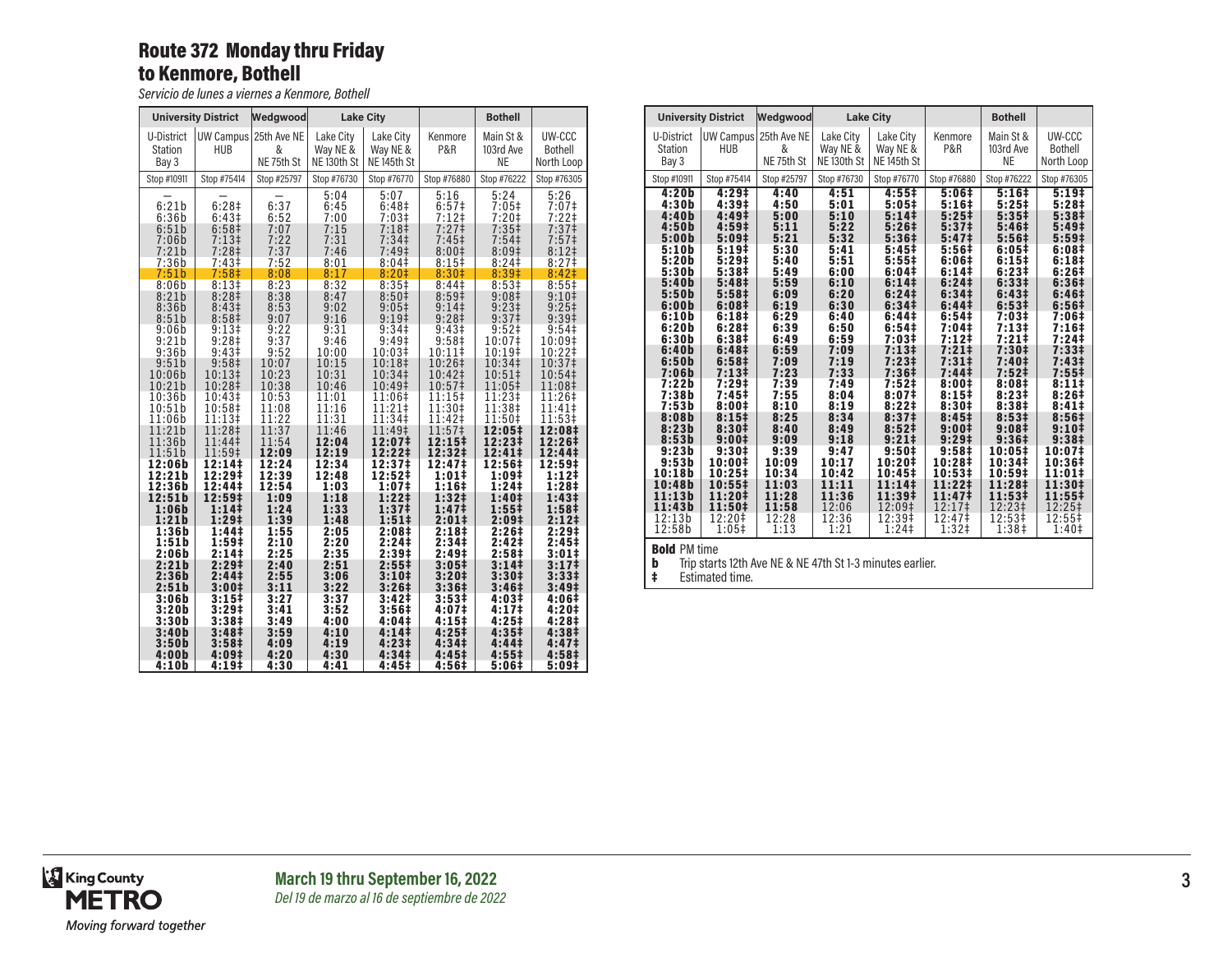## Route 372 Saturday to University District

*Servicio de al sábado a Distrito Universitario*

|                                            | Lake City Wedgwood             | <b>University</b><br><b>District</b> |                                              |
|--------------------------------------------|--------------------------------|--------------------------------------|----------------------------------------------|
| NE <sub>130th</sub> St<br>&<br>35th Ave NE | 25th Ave NE<br>&<br>NE 75th St | <b>UW Campus</b><br>HUB              | <b>U-District</b><br><b>Station</b><br>Bay 1 |
| Stop #38653                                | Stop #23895                    | Stop #75403                          | Stop #9587                                   |
| 6:14                                       | 6:23                           | 6:30 <sup>‡</sup>                    | 6:38 <sup>‡</sup>                            |
| 6:44                                       | 6:53                           | 7:00‡                                | 7:08#                                        |
| 7:12                                       |                                | $7:29+$                              | 7:38 <sup>‡</sup>                            |
| 7:27                                       | $7:21$<br>$7:36$               | 7:44                                 | 7:53 <sup>‡</sup>                            |
| 7:42                                       | 7:51                           | 7:59 <sup>‡</sup>                    | 8:08 <sup>‡</sup>                            |
| 7:57                                       | 8:06                           | 8:141                                | 8:23 <sup>‡</sup>                            |
| 8:12                                       | 8:21                           | 8:29#                                | 8:38#                                        |
| 8:27                                       | 8:36                           | 8:44‡                                | 8:53‡                                        |
| 8:42                                       | 8:51                           | 8:59 <sup>‡</sup>                    | 9:08 <sup>‡</sup>                            |
| 8:56                                       | 9:05                           | 9:13 <sup>‡</sup>                    | $9:23+$                                      |
| 9:09                                       | 9:19                           | 9:28 <sup>‡</sup>                    | 9:38 <sup>‡</sup>                            |
| 9:24                                       | 9:34                           | 9:43 <sup>‡</sup>                    | 9:53‡                                        |
| 9:37                                       | 9:47                           | 9:57 <sup>‡</sup>                    | 10:08‡                                       |
| 9:52                                       | 10:02                          | 10:12‡                               | $10:\!23*$                                   |
| 10:07                                      | 10:17                          | 10:27‡                               | 10:38‡                                       |
| 10:22                                      | 10:32                          | 10:42‡                               | 10:53‡                                       |
| 10:37                                      | 10:47                          | 10:57‡                               | 11:08‡                                       |
| 10:52                                      | 11:02                          | 11:12‡                               | 11:23‡                                       |
| 1:07<br>1                                  | 11:17                          | 1:27 <sup>‡</sup><br>1               | 11:38‡                                       |
| 1:21<br>1<br>11:35                         | 11:31<br>11:46                 | 1:41<br>1<br>11:56‡                  | 11:53‡<br>12:08‡                             |
| 1:50<br>1<br>12:05                         | 12:01<br>12:16                 | $2:11 \dagger$<br>1<br>12:26‡        | 12:23‡<br>12:38‡                             |
| 12:20                                      | 12:31                          | 12:41‡                               | 12:53‡                                       |
| 12:35                                      | 12:46                          | 12:56‡                               | 1:08‡                                        |
| 12:50                                      | 1:01                           | 1:11‡                                | $1:23+$                                      |
| 1:05                                       | 1:16                           | 1:26‡                                | 1:38‡                                        |
| 1:20                                       | 1:31                           | 1:41‡                                | 1:53‡                                        |
| 1:35                                       | 1:46                           | 1:56‡                                | 2:08‡                                        |
| 1:50                                       | 2:01                           | 2:11‡                                | $2:23+$                                      |
| 2:04                                       | 2:15                           | 2:25‡                                | 2:37 <sup>‡</sup>                            |
| 2:20                                       | 2:31                           | 2:41‡                                | 2:53‡                                        |
| 2:35                                       | 2:46                           | 2:56‡                                | 3:08‡                                        |
| 2:50                                       | 3:01                           | 3:11‡                                | 3:23‡                                        |
| 3:05                                       | 3:16                           | 3:26‡                                | 3:38‡                                        |
| 3:20                                       | 3:31                           | 3:41‡                                | 3:53‡                                        |
| 3:34                                       | 3:45                           | 3:55‡                                | 4:07‡                                        |
| 3:49                                       | 4:00                           | 4:11‡                                | 4:23‡                                        |
| 4:04                                       | 4:15                           | 4:26‡                                | 4:38‡                                        |
| 4:19                                       | 4:30                           | 4:41‡                                | 4:53‡                                        |
| 4:34                                       | 4:45                           | 4:56‡                                | 5:08‡                                        |
| 4:49                                       | 5:00                           | 5:11‡                                | 5:23‡                                        |
| 5:03                                       | 5:14                           | 5:25‡                                | 5:37‡                                        |
| 5:19                                       | 5:30                           | 5:41‡                                | 5:53‡                                        |
| 5:35                                       | 5:46                           | 5:56#                                | 6:08‡                                        |

|                                                                                                                                   | Lake City Wedgwood                                                                                                                | University<br><b>District</b>                                                                                                                                                                     |                                                                                                                                                                           |  |
|-----------------------------------------------------------------------------------------------------------------------------------|-----------------------------------------------------------------------------------------------------------------------------------|---------------------------------------------------------------------------------------------------------------------------------------------------------------------------------------------------|---------------------------------------------------------------------------------------------------------------------------------------------------------------------------|--|
| NE 130th St<br>&<br>35th Ave NE                                                                                                   | 25th Ave NE<br>&                                                                                                                  | <b>UW Campus</b><br><b>HUB</b>                                                                                                                                                                    | U-District<br>Station                                                                                                                                                     |  |
| Stop #38653                                                                                                                       | NE 75th St<br>Stop #23895                                                                                                         | Stop #75403                                                                                                                                                                                       | Bay 1<br>Stop #9587                                                                                                                                                       |  |
| 5:50<br>6:05<br>6:21<br>6:37<br>6:53<br>7:08<br>7:40<br>8:10<br>8:40<br>9:12<br>9:42<br>10:12<br>10:42<br>11:13<br>11:43<br>12:10 | 6:01<br>6:16<br>6:32<br>6:48<br>7:03<br>7:18<br>7:49<br>8:19<br>8:49<br>9:21<br>9:51<br>10:21<br>10:51<br>11:21<br>11:51<br>12:18 | 6:111<br>6:26#<br>6:42 <sup>‡</sup><br>6:57 <sup>‡</sup><br>7:12‡<br>7:27‡<br>7:58 <sup>‡</sup><br>8:28‡<br>8:58 <sup>‡</sup><br>9:29‡<br>9:59‡<br>10:29‡<br>10:59‡<br>11:29‡<br>11:59‡<br>12:26‡ | 6:23‡<br>6:38 <sup>‡</sup><br>$6:53\ddagger$<br>7:08‡<br>$7:23+$<br>7:38‡<br>8:08‡<br>8:38‡<br>9:08‡<br>9:38‡<br>10:08‡<br>10:38‡<br>11:08‡<br>11:38‡<br>12:08‡<br>12:35‡ |  |
| ŧ                                                                                                                                 | <b>Bold PM time</b><br>Estimated time.                                                                                            |                                                                                                                                                                                                   |                                                                                                                                                                           |  |

# Route 372 Saturday to Lake City

*Servicio de al sábado a Lake City*

|                                          | <b>University District</b>                 | Wedgwood                                     | <b>Lake City</b>                                |
|------------------------------------------|--------------------------------------------|----------------------------------------------|-------------------------------------------------|
| U-District<br><b>Station</b><br>Bay 3    | UW Campus<br><b>HUB</b>                    | 25th Ave NE<br>&<br>NE 75th St               | Lake City<br>Way NE &<br>NE <sub>130th</sub> St |
| Stop #10911                              | Stop #75414                                | Stop #25797                                  | Stop #76730                                     |
| 6:40                                     | 6:46‡                                      | 6:54                                         | 7:01                                            |
| 7:10                                     | $7:16+$                                    | 7:24                                         | 7:32                                            |
| 7:25                                     | 7:32‡                                      | 7:40                                         | 7:48                                            |
| 7:40                                     | 7:47 <sup>‡</sup>                          | 7:55                                         | 8:03                                            |
| 7:55                                     | 8:02 <sup>‡</sup>                          | 8:11                                         | 8:19                                            |
| 8:10                                     | 8:17 <sup>‡</sup>                          | 8:26                                         | 8:34                                            |
| 8:25                                     | 8:32 <sup>‡</sup>                          | 8:41                                         | 8:49                                            |
| 8:40                                     | 8:47 <sup>‡</sup>                          | 8:56                                         | 9:04                                            |
| 8:55                                     | 9:02                                       | 9:11                                         | 9:19                                            |
| 9:10                                     | 9:17 <sup>‡</sup>                          | 9:26                                         | 9:34                                            |
| 9:25                                     | 9:32 <sup>‡</sup>                          | 9:41                                         | 9:50                                            |
| 9:40                                     | 9:47 <sup>‡</sup>                          | 9:56                                         | 10:05                                           |
| 9:55                                     | 10:02‡                                     | 10:11                                        | 10:20                                           |
| 10:10                                    | 10:17‡                                     | 10:26                                        | 10:35                                           |
| 10:25                                    | 10:32‡                                     | 10:41                                        | 10:50                                           |
| 10:40                                    | 10:47‡                                     | 10:57                                        | 11:06                                           |
| 10:55<br>11:10<br>11:25                  | 11:02‡<br>11:17‡<br>1:32 <sup>‡</sup><br>1 | 11:12<br>11:27<br>1:42<br>1                  | 11:21<br>11:36<br>11:52                         |
| 11:40<br>1:55<br>1<br>12:<br>10<br>12:25 | 11:47‡<br>2:02‡<br>12:18‡<br>12:33‡        | 1:57<br>1<br>2:<br>13<br>1<br>12:29<br>12:44 | 12:07<br>2:<br>24<br>12:40<br>12:55             |
| 12:40                                    | 12:48‡                                     | 12:59                                        | 1:10                                            |
| 12:55                                    | 1:03‡                                      | 1:14                                         | 1:25                                            |
| 1:10                                     | 1:18‡                                      | 1:29                                         | 1:40                                            |
| 1:25                                     | 1:33‡                                      | 1:44                                         | 1:55                                            |
| 1:41                                     | 1:50‡                                      | 2:01                                         | 2:12                                            |
| 1:56                                     | 2:05‡                                      | 2:16                                         | 2:27                                            |
| 2:11                                     | 2:20‡                                      | 2:31                                         | 2:42                                            |
| 2:26                                     | 2:35‡                                      | 2:46                                         | 2:57                                            |
| 2:40                                     | 2:49‡                                      | 3:00                                         | 3:11                                            |
| 2:56                                     | 3:05‡                                      | 3:16                                         | 3:27                                            |
| 3:11                                     | 3:20‡                                      | 3:31                                         | 3:42                                            |
| 3:26                                     | 3:35‡                                      | 3:46                                         | 3:57                                            |
| 3:41                                     | 3:50‡                                      | 4:01                                         | 4:13                                            |
| 3:56                                     | 4:05‡                                      | 4:17                                         | 4:29                                            |
| 4:10                                     | 4:19‡                                      | 4:31                                         | 4:43                                            |
| 4:26                                     | 4:35‡                                      | 4:47                                         | 4:59                                            |
| 4:41                                     | 4:50‡                                      | 5:02                                         | 5:14                                            |
| 4:56                                     | 5:05‡                                      | 5:16                                         | 5:28                                            |
| 5:11                                     | 5:20‡                                      | 5:31                                         | 5:43                                            |
| 5:26                                     | 5:35‡                                      | 5:46                                         | 5:58                                            |
| 5:40                                     | 5:49‡                                      | 6:00                                         | 6:12                                            |

| U-District                                                                                                                                 |                                                                                                                                                                                       | Wedgwood                                                                                                                                   | <b>Lake City</b>                                                                                                                            |
|--------------------------------------------------------------------------------------------------------------------------------------------|---------------------------------------------------------------------------------------------------------------------------------------------------------------------------------------|--------------------------------------------------------------------------------------------------------------------------------------------|---------------------------------------------------------------------------------------------------------------------------------------------|
| Station<br>Bay 3                                                                                                                           | UW Campus<br><b>HUB</b>                                                                                                                                                               | 25th Ave NE<br>&<br>NE 75th St                                                                                                             | Lake City<br>Way NE &<br>NE <sub>130th</sub> St                                                                                             |
| Stop #10911                                                                                                                                | Stop #75414                                                                                                                                                                           | Stop #25797                                                                                                                                | Stop #76730                                                                                                                                 |
| 5:56<br>6:11<br>6:26<br>6:40<br>6:55<br>7:10<br>7:40<br>8:10<br>8:40<br>9:10<br>9:40<br>10:10<br>10:40<br>11:10<br>11:40<br>12:10<br>12:37 | 6:05‡<br>6:20‡<br>6:35‡<br>6:48‡<br>7:03‡<br>7:18‡<br>7:47‡<br>8:171<br>8:47 <sup>‡</sup><br>9:17 <sup>±</sup><br>$9:47$ ‡<br>10:17‡<br>10:47‡<br>11:17‡<br>11:47‡<br>12:16‡<br>12:43 | 6:16<br>6:31<br>6:46<br>6:59<br>7:14<br>7:29<br>7:57<br>8:26<br>8:56<br>9:26<br>9:56<br>10:26<br>10:56<br>11:25<br>11:55<br>12:23<br>12:50 | 6:28<br>6:42<br>6:57<br>7:10<br>7:25<br>7:40<br>8:07<br>8:36<br>9:06<br>9:35<br>10:05<br>10:35<br>11:05<br>11:34<br>12:04<br>12:31<br>12:58 |